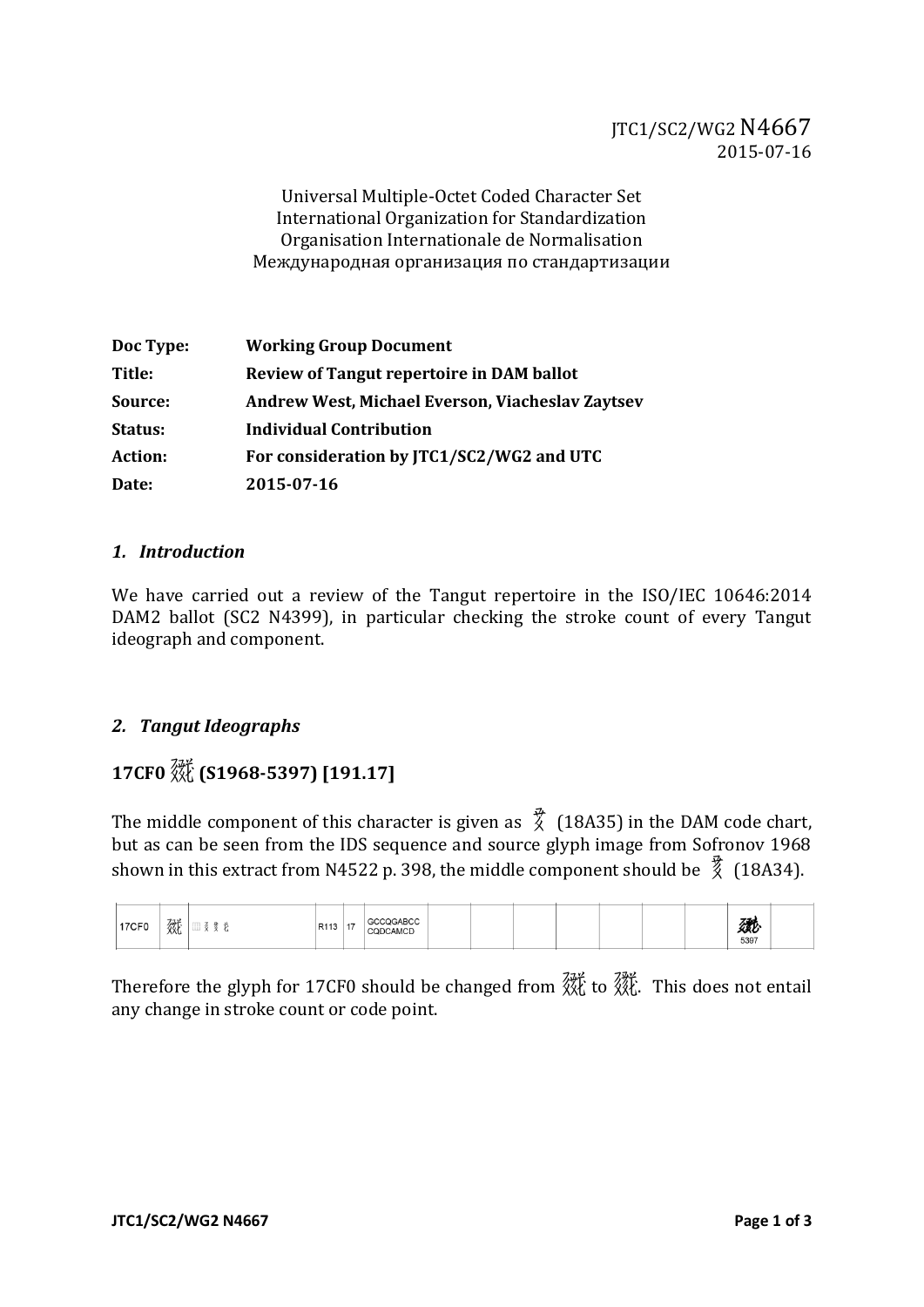## **17F24 (L2008-3438) [260.13]**

The glyph is correct, but the IDS sequence and stroke count given in N4522 p. 459 is incorrect. The IDS sequence should be  $\Box \text{ } \frac{4}{3}$ , and the stroke count 12.



As a result, the code point for this character should be changed from 17F24 to 17F20, and 17F20..17F23 moved to 17F21..17F24.

## **18316 (L2008-5928) [413.14]**

The glyph is correct, but the IDS sequence and stroke count given in N4522 p. 564 is incorrect. The IDS sequence should be  $\Box \nmid \frac{2}{3}$ , and the stroke count 13.

| 4533<br>QCCQ<br>3464<br>5928<br>5928<br>5928<br>4983<br>1703<br>4685 | 18317 | 骸 |  | R257 | 14 | <b>DCBABEEACC</b> | 骸 | 骸 | $\mathbf{w}$<br>訤 | 穣 | 骸 | リニ<br>π₹ |  | -2000<br>币发 |  |  |
|----------------------------------------------------------------------|-------|---|--|------|----|-------------------|---|---|-------------------|---|---|----------|--|-------------|--|--|
|----------------------------------------------------------------------|-------|---|--|------|----|-------------------|---|---|-------------------|---|---|----------|--|-------------|--|--|

As a result, the code point for this character should be changed from 18316 to 18314, and 18314..18315 moved to 18315..18316.

# **U+186A1 (L2008-0523) [591.14] U+186A2 (L2008-4565) [591.14]**

| 186A2 | 醈 | 冨 | R382 | 14 | ABEABEAACC<br>CQCQ | 醈<br>0523 | 醈<br>0523 | 颩<br>0523 |           | 鬷<br>3500 | 縣<br>5645 | 驐<br>0290 | 巌<br>$2 - 122$ |
|-------|---|---|------|----|--------------------|-----------|-----------|-----------|-----------|-----------|-----------|-----------|----------------|
| 186A3 | 驋 |   | R382 | 14 | ABEABEAACC<br>CQCQ | 颩<br>4565 | 驋<br>4565 | 鼨<br>4565 | 嚴<br>0186 |           |           |           |                |

There is only a minor, non-significant glyph difference between these two characters (whether the second stroke is straight as in 186A1 or slightly bent as in 186A2). According to the unification principles used in the proposal document these two characters should have been unified (cf. the unifications of L2008-0042/4537, L2008- 0057/4548, L2008-0184/4510, and L2008-1134/4624 discussed in N4522 p. 10 which show the same insignificant glyph differences).

Therefore, 186A2 should be removed, and 186A3..187ED moved to 186A2..187EC. 186A1 should use the 186A2 glyph  $\frac{2}{3}$  for consistency with 186A0  $\frac{1}{3}$ , and its source reference should be changed to L2008-0523-4565.